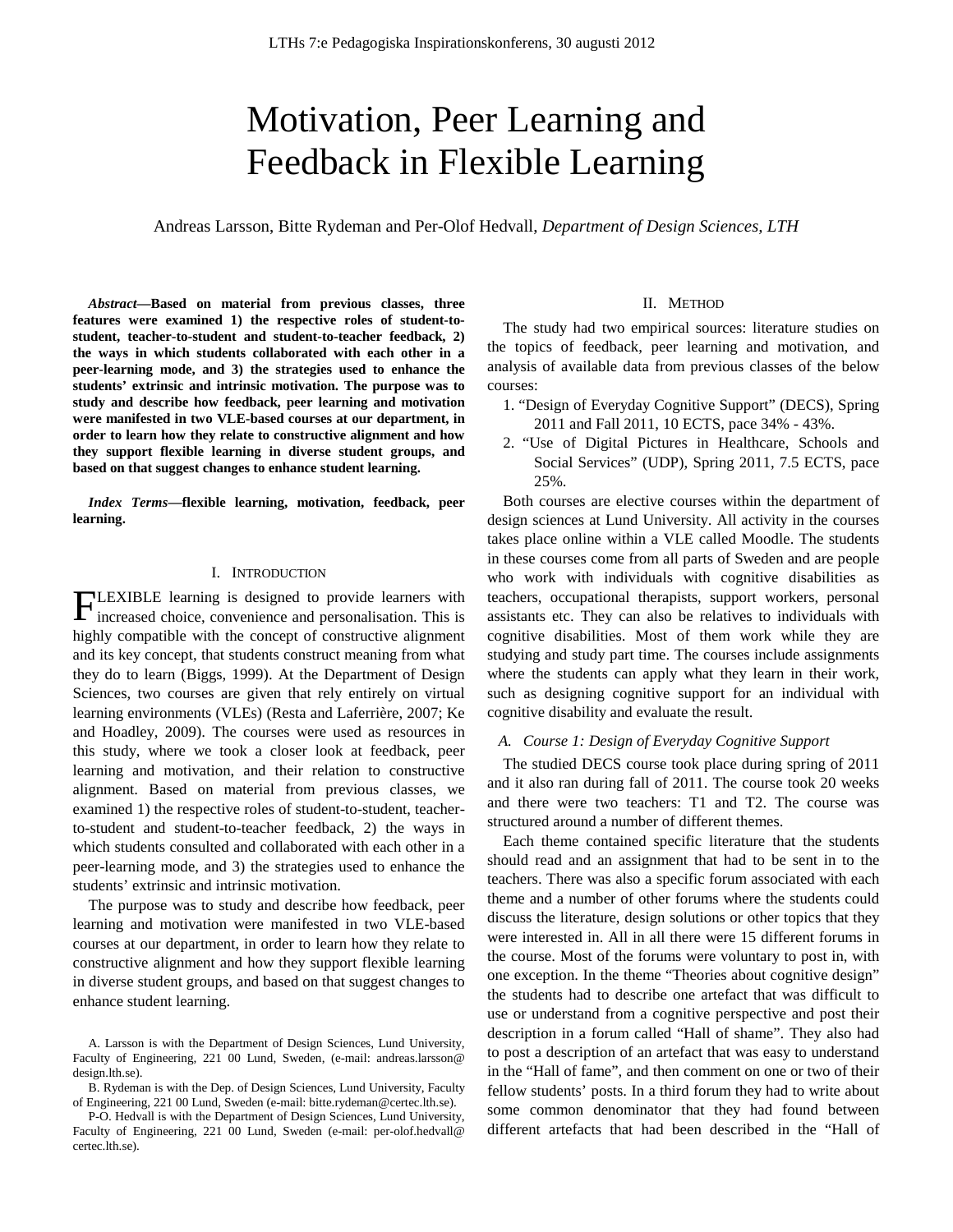fame" and "Hall of shame" forums.

# *B. Course 2: Use of Digital Pictures in Healthcare, Schools and Social Services*

The studied UDP course took place during spring of 2011. The course took 20 weeks and there were two teachers: T2 (the same as in the DECS course) and T3. The course was structured around a number of different themes.

The UDP course differed from the DECS course in that the students did not send in their assignments to the teachers, instead they posted their assignments in a forum that was associated with the specific theme. In this way the students were able to see each other's work. The course contained a number of different forums, and it was voluntary to post other things than the assignments in the forums and to comment on other people's posts.

#### III. LITERATURE REVIEW

# *A. Feedback*

One of the key concepts of constructive alignment is that students construct meaning from what they do to learn (Biggs, 1999). However, taking into account Laurillard's (2002, p.55) view that "action without feedback is completely unproductive for a learner", we must pay close attention to the ways in which student action is connected to feedback from both peers and teachers.

Feedback can be described as information provided to an individual to increase performance (Kluger & DeNisi, 1996). In many learning situations, there is a tendency to focus on the feedback that teachers give to their students. However, feedback can also be given by fellow students, by computers, by books and other agents. Furthermore, feedback can target different levels: the task, the processing, the regulatory, and the self levels. (Hattie & Timperley, 2007) Regardless of which level the feedback is directed at, effective feedback must answer three major questions:

Where am I going? How am I going? Where to next? Answering these questions can enhance learning when there is a discrepancy between what is understood and what is aimed to be understood (Hattie & Timperley, 2007).

Apart from insufficient resources to provide feedback, students often have difficulties understanding what their teachers mean (e.g. Weaver, 2006), and they often lack specific advice on how to improve (e.g. Higgins et al, 2001).

Corneli and Mikroyannidis (2011) build their work on a couple of basic axioms about feedback:

- 1. Feedback doesn't do much good if the agent(s) receiving the feedback can't use it.
- 2. Giving feedback tends to be an "extra step", so we should make it useful for people to give feedback (or they won't do it).

# *B. Feedback as dialogue*

We have been inspired by the concept of dialogic feedback cycles (Beaumont, O'Doherty, and Shannon, 2008), where interpretations are shared, meanings negotiated and expectations clarified in an interactive exchange.

The notion of sustainable feedback (e.g. Hounsell, 2007, and Carless et al, 2011) has also been influential in our work, for example through the use of two-stage assignments to motivate students to engage in peer learning (Boud, 1999) with the teacher as a coach and a facilitator rather than as an authority.

*"Feedback is sustainable when it supports students in selfmonitoring their own work independently of the tutor"* (Carless et al., 2011).

# *C. Peer learning*

Topping (2005) defines peer learning as *"the acquisition of knowledge and skill through active helping and supporting among status equals or matched companions"* (p.631). Peer learning *involves "people from similar social groupings who are not professional teachers helping each other to learn and learning themselves by so doing."* (ibid.)

A key challenge when aiming at peer learning is that peers are not domain experts, as opposed to teachers, which means that the accuracy of peer feedback can vary greatly. Feedback from peers may be partially correct, fully incorrect or misleading (Gielen et al, 2010). Further, since a peer is usually not regarded as a "knowledge authority", students can be reluctant to accept judgement or advice made by a peer (Gielen et al, 2010). Interestingly, there are some potential benefits following from these considerations. For example, the absence of an obvious "knowledge authority" (e.g., a teacher) implies that students need to be mindful about the accuracy of the feedback they receive, inducing discussions and reflections about the interpretation (Yang et al, 2006). Involving students in the assessment process is also a way to increase the number of assessors and feedback opportunities, increasing the frequency, extent and speed of feedback while keeping teacher workload under control (Gielen et al, 2010).

#### IV. RESULTS AND DISCUSSION

### *A. Posting in the forums*

Since the studied courses only took place online, the students never met in person, apart from some students who themselves arranged a meeting with other students who lived nearby. The students thus had some flexibility in choosing when, where and how to interact with students and teachers. However, even if all students had the possibility to interact with the other students and the teachers through the forums, there were huge differences between the students regarding how much they took advantage of this opportunity. Of the 44 students in the DECS courses, 13 frequently posted comments in the forums, while the rest did not. The same phenomenon was seen in the UDP course. Most new posts in the course forums were posted by the main teacher, but a few students also started several topics. Many of the topics that were started by the teacher were suggestions about literature and informative web sites, but he also provided the students with a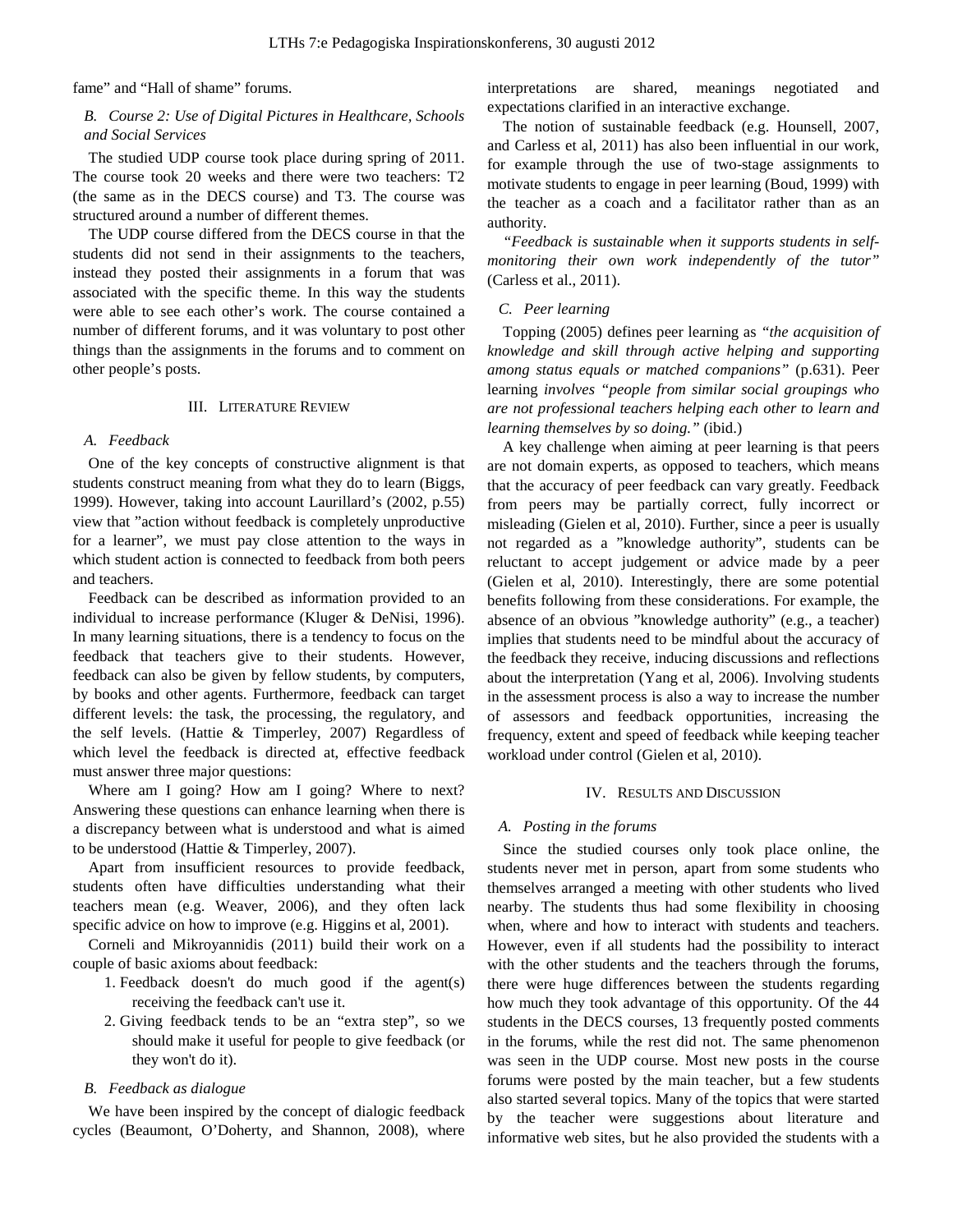lot of other information through the forums. In a way, these postings by the teacher may be seen as substitutes for classroom teaching, instead of topics that had to be discussed.

Some students attended both the DECS and the UDP courses, and one such student started an interesting discussion in the DECS course in the spring of 2011. She liked the fact that the students could see each other's texts in the UDP course, and she suggested that it ought to be like that in the DECS course too, so that they could learn from each other. The student stated, that despite the fact that the students were different and worked in different ways, they often seemed to come across the same problems. She concluded: "Sometimes other thought paths are needed to open new possibilities and I think you would get that if you had the opportunity to study each other's texts."

## *B. Activity in the forums*

As we saw a difference between how much the individual students were engaged in the forums, we wanted to learn how that relates to the courses' goals. In the syllabus for both courses it is stated that *"Assessment of student performance is based on the individual assignments submitted throughout the course. The course is process oriented and based more on the student's ability to analyse and take actions on situations and problems and to exchange thoughts and experiences with other students than on the factual information studied. A grade of VG (pass with distinction) will be given to students who demonstrate the ability to analyse and reflect on the knowledge acquired and exhibit independent thinking in relation to the course contents."*

With that in mind, we were surprised to find that activity in the forums did not correlate with the students' grades. It became obvious that the mentioned analysis and reflection had not necessarily taken place in the course forums, at least not for the students who have passed with distinction, despite minimal participation in the forums. Instead we have to take into account the fact that there were several written assignments in both courses, which the students had to send to the teacher or post in the forums. In these assignments they had to write a text about the topic at hand, and they were also supposed to report their analyses and reflections.

## *C. Feedback given in the courses*

The teachers gave written feedback to the students on each assignment, and this feedback included suggestions about what the students needed to do to improve. This kind of feedback was given to the students individually and was usually not visible in the forums, so although it had the desired qualities (Hattie & Timperley, 2007; Corneli & Mikrovannidis, 2011) it did not benefit the whole group.

In the forums for learning, two forums stand out, in which there was a high amount of feedback between the students. They are the Hall of Fame and Hall of Shame forums in the DECS course, where it was mandatory to comment on the other students' posts. This finding seems to confirm the claim by Corneli and Mikrovannidis (2011) that giving feedback has

to be useful for the students, for them to be willing to take that extra step. That there are many instances of feedback from the students to the teacher may reflect that the teacher T2 introduced many topics in the forums. He may be seen as the discourse guide that Littleton and Whitelock (2005) request, but the sheer amount of forum postings by this teacher could also have had an adverse effect on students who struggled to keep up with the pace of the course, with all its assignments.

## V. CONCLUSION

Courses that rely entirely on VLEs have many advantages, in that they can make it possible for students who work and who live in different parts of the country (or world) to attend. They can study when and where it suits them best and they can apply what they learn to their daily lives. The courses that we have studied here have already been formed with constructive alignment in mind. Great effort has been employed to create assignments that lend themselves to analyses and reflection by the students, as well as to solutions that can be of use in the real world.

Students who have taken part in both courses have wished to be able to read their fellow students' assignments also in the DECS course. These assignments include stories that make up great learning opportunities for the students, who get to learn how students with different roles and perspectives than their own view things, so this feature ought to be included in the DECS course.

From the data we have seen that there is a huge variation in the degree to which the students participate in the forums. Most of the interaction in the forums seems to take place in the forums that are not directly related to the course assignments, and to be attended by a minority of the students. From the Hall of Fame and the Hall of Shame forums in the DECS course, we have learned that in order to make most students participate in the forums, the comments on the other students' assignments have to be mandatory. Thus, one suggestion is to create more assignments that lend themselves to be commented in ways that make the students analyse and reflect. These assignments should be closely related to the core concepts and goals for the course. The alignment between course aims, assignments and examination has to be made clear to the student. As part of this, the level of activity in the forums as well as quality of posts and feedback should be weighed in as a factor in the examination.

Many students have wished to see their teachers and fellow students and talk to them, not just write everything down. This can be realized in several ways. Some assignments can be created as group assignments, where the participants can see and talk to each other through Skype or arrange to meet in person if they get to participate with one or two students who live nearby. These assignments could be created as two-step assignments to promote feedback through dialogue. Another way is to plan a couple of Skype meetings (audio) where the students can ask questions and bring up subjects that they find hard to write about.